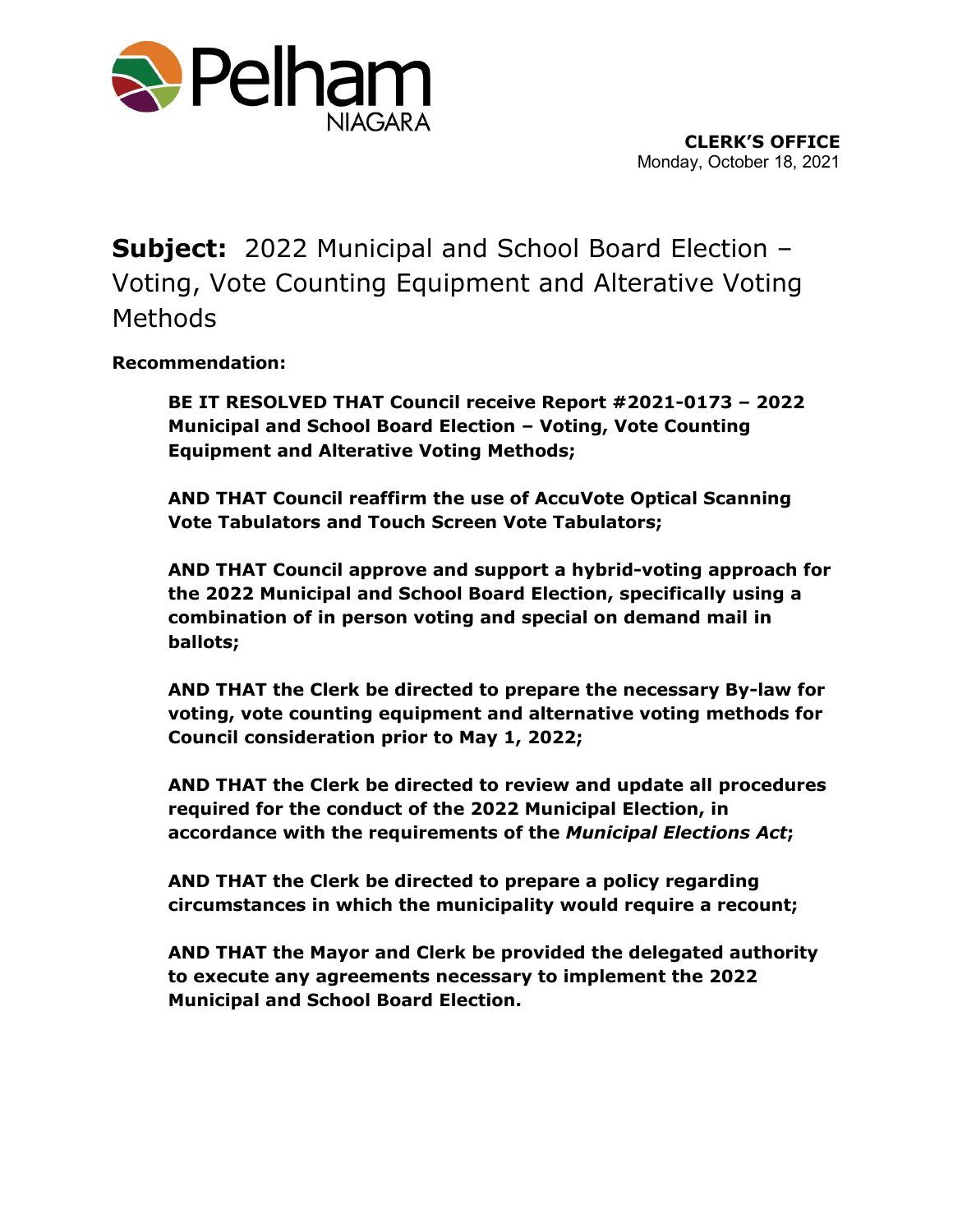### **Background:**

The 2022 Municipal Election Day is Monday, October 24, 2022.

Pursuant to the *Municipal Elections Act* ("MEA") the municipal Clerk is responsible for conducting the municipal election and establishing all procedures, forms and providing for any matters necessary for conducting the election. Having said that, there are certain matters related to the election that do require Council consideration and direction. Specifically, Section 42(1) of the MEA requires that:

The Council of a local municipality may pass by-laws:

(a) authorizing the use of voting and vote-counting equipment such as voting machines, voting recorders or optical scanning vote tabulators; and

(b) authorizing electors to use an alternative voting method, such as voting by mail or by telephone, that does not require electors to attend a voting place in order to vote.

Furthermore, the MEA requires the municipal Council to pass said by-law for use of voting and vote-counting equipment, authorizing electors to use an alternative voting method and circumstances in which the municipal Clerk shall hold a recount on or before Sunday, May 1, 2022.

# **Analysis:**

When determining voting methods there are three (3) major considerations to consider:

- 1) The secrecy and confidentiality of the vote (security);
- 2) That the integrity of the process is maintained and the results reflect the votes cast (verifiability); and
- 3) That the election is accessible to both candidates and electors (accessibility).

Prior to the 2020 Ward 1 By-Election, the Town of Pelham has historically voted in person with paper ballots.

The current COVID-19 health pandemic has dramatically affected the way in which municipalities, schools, businesses and individuals function daily. Optimistically, it is hoped that COVID-19 will have little impact on the 2022 Municipal Election, however this is still an unknown. Due to the uncertainty of the pandemic, staff are planning for a municipal election similar to that of the Town's 2020 Ward 1 By-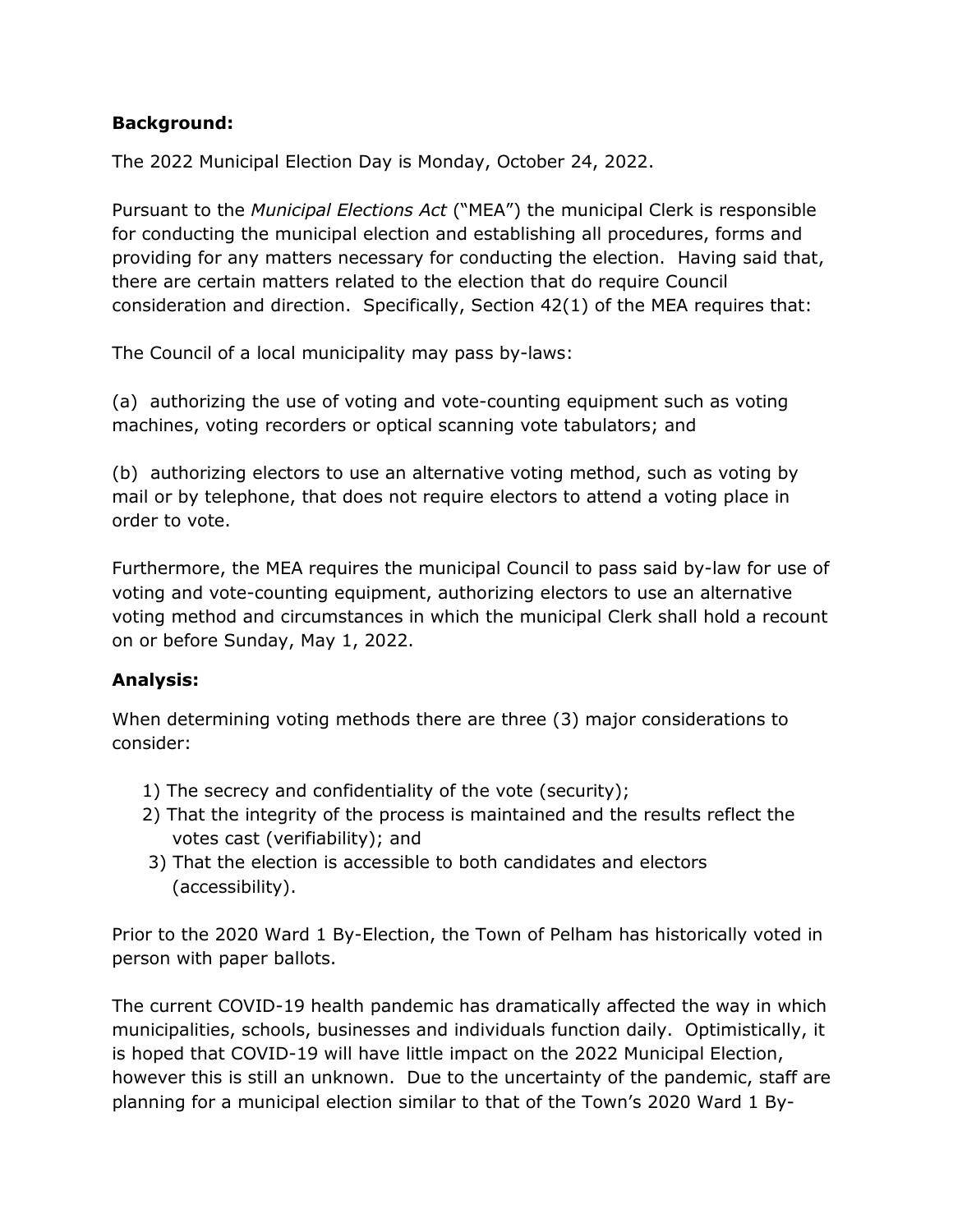Election, and therefore are recommending the use of traditional in person voting along with the alternative voting method of 'special on demand mail in ballots'.

# **Vote Counting Equipment**

Staff recommend the continued use of a paper ballot optical scan vote tabulation method. The Town of Pelham currently owns 14 AccuVote Tabulators that can be utilized for the 2022 Municipal Election.

It is recognized that the AccuVote tabulator equipment has been under the Town's ownership since 2001. The equipment is put through rigorous testing and maintenance prior to any election event. Following the 2022 Municipal Election, the Town will have to explore the benefits of leasing or purchasing new equipment for following elections.

Alternatively, the Town can replace its vote tabulation machines with new machines. The approximate cost of complete fleet replacement is \$110,525.00. The approximate cost to lease the said machines is \$19,755.00, per election. As indicated, staff recommend using the Town's current machines for the 2022 Municipal Election while undertaking a purchase vs lease cost analysis to determine the best financial path forward for the Town and future elections.

# **Advance Voting Opportunities**

The MEA indicates advance voting shall not be held more than 30 days before voting day, therefore the first possible day to hold an advance vote is Saturday, September 24, 2022.

Staff are planning to hold four (4) advance voting days. Staff recognize the importance of offering a safe opportunity to vote early, if desired by residents.

The MEA provides that the municipal Clerk is responsible to establish advanced voting opportunities and set the dates, there is no need to pass a by-law in this regard. Rather, public notification and advertisements will be used to broadcast these opportunities.

# **Hybrid Voting Approach – In Person and Special on Demand Mail In Ballots**

Staff recommend implementing a hybrid voting approach for the 2022 municipal election comprising of both in person voting and residents being able to pre-register to receive a 'special on demand mail in ballot'. This approach was adopted during the Town's 2020 Ward 1 By-election and was successful.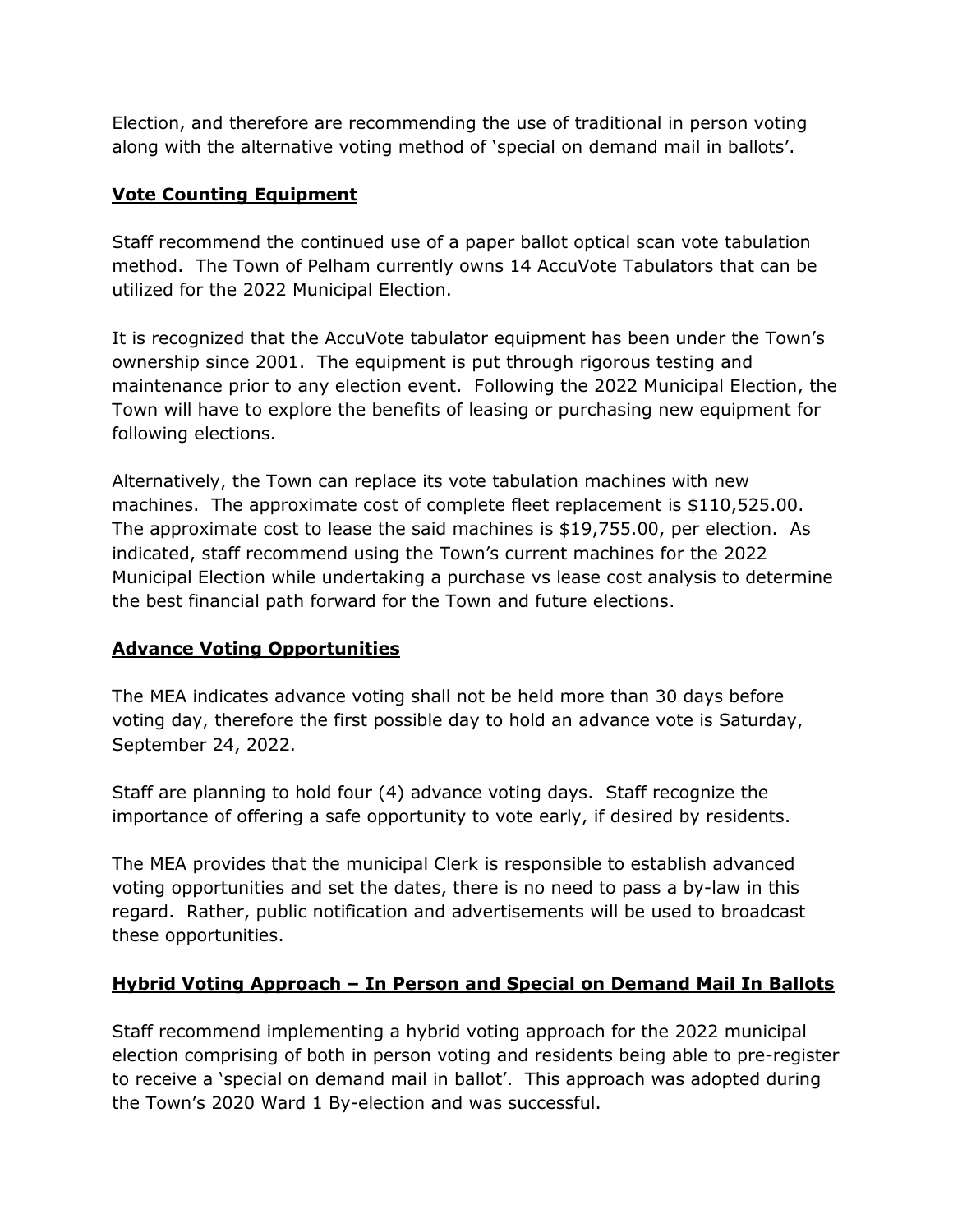This approach respects the Town's history of traditional in-person voting while respecting a residents choice to vote, not in person. The special on demand ballot option was implemented by the Town during the 2020 Ward 1 By-Election to afford resident's affected by COVID-19 the opportunity to vote. However, there are many reasons a resident may wish to use the special on demand mail in ballot other than health precautions or concerns, such as: increased accessibility (access to personal support tools), business or pleasure travel, unable or unwilling to appoint a proxy or simply wishing to mark their ballot and return at their convenience. Residents may mail their ballots back to the Clerk at Town Hall or drop their ballots off at a ballot drop off locked box location. It is intended that a locked ballot drop box will be situated at Town Hall, Maple Acres Library and the Meridian Community Centre.

Staff believe this hybrid voting approach will be both successful and cost efficient for the Town.

# **Financial Considerations:**

For Council's information, the 2018 Municipal Election cost a total of \$59,381.78. Staff expect an increased cost due to COVID-19 and potential additional health precautions being taken, such as: hiring a poll cleaner position, cleaning supplies, sanitizer, personal protective equipment, single use pens, additional staff hires to ensure a backup election working team is available and potentially additional advance poll locations.

As staff have recommended using the Town's current vote tabulator machines there are no technology-based financial costs to be considered, other than the regular maintenance of the machines. This cost is dramatically lower than purchasing new or leasing machines.

Special on-demand Mail-in-Ballots are packaged and created *in house*, and therefore the only additional cost associated is the postage to mail the ballot to the elector and pre-postage return envelopes (\$4 each). During the 2020 Ward 1 By-Election, twenty (20) residents voted through this voting method. Staff estimate, it is unlikely the Town will receive more than fifty (50) residents in each ward requesting this method, therefore it is estimated one-hundred-fifty (150) packages will be created at an approximate cost of \$600.00 (excluding the value of staff time).

#### **Alternatives Reviewed:**

The Clerk's Department has received rough estimates from third parties to determine a potential, high level, cost associated with running the 2022 Municipal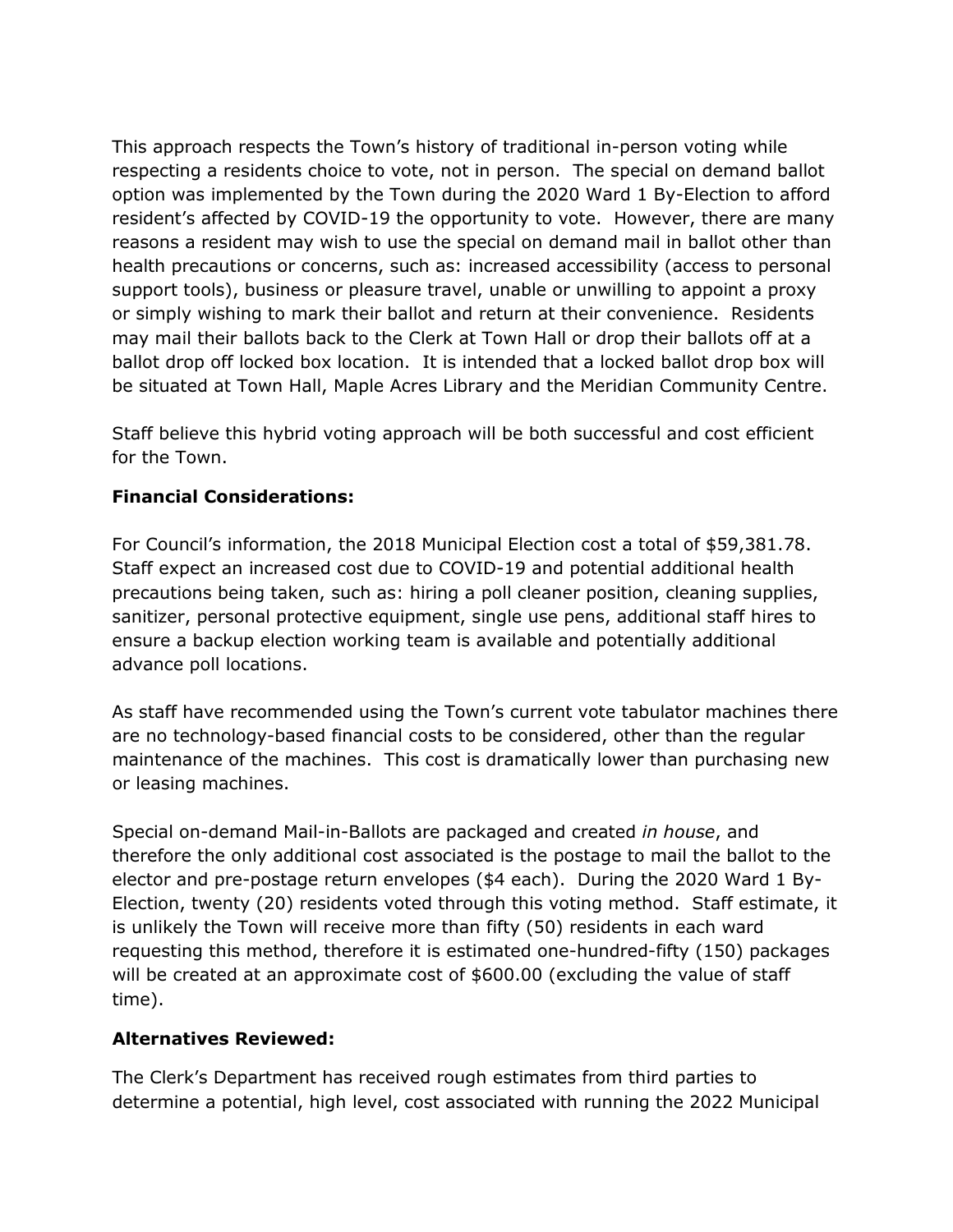| <b>Vote By Mail</b>                                                                                      |                          |
|----------------------------------------------------------------------------------------------------------|--------------------------|
| Vendor Set Up Fee                                                                                        | \$800.00                 |
| Vote By Mail Kits (\$1.85-\$2.10)                                                                        | $$26,388.40 - 29,954.40$ |
| ** Additional costs for replacement kits<br>and for ballots which can be counted via<br>vote tabulator** | unknown                  |
| Total Base Cost (extra fees will apply)                                                                  | \$30,754.40              |

| Vote By Internet and Telephone Voting  |             |
|----------------------------------------|-------------|
| Vendor Set Up Fee                      | \$3,550.44  |
| Swiss Print (\$0.27) per voter         | \$3,851.28  |
| Internet and Telephone Voting Kits     | \$21,396.00 |
| (51.50)                                |             |
| Vendor Suggests Budget \$2,000 for     | \$2,000.00  |
| additional professional services       |             |
| Total Base Cost (extra fees may apply) | \$30,797.72 |

# **Strategic Plan Relationship: Build Strong Communities and Cultural Assets**

A municipal election is a significant community event which encourages active civic engagement. It is important that the Clerk offer a fair, safe and accessible election to the Town of Pelham residents. Holding such an election builds community